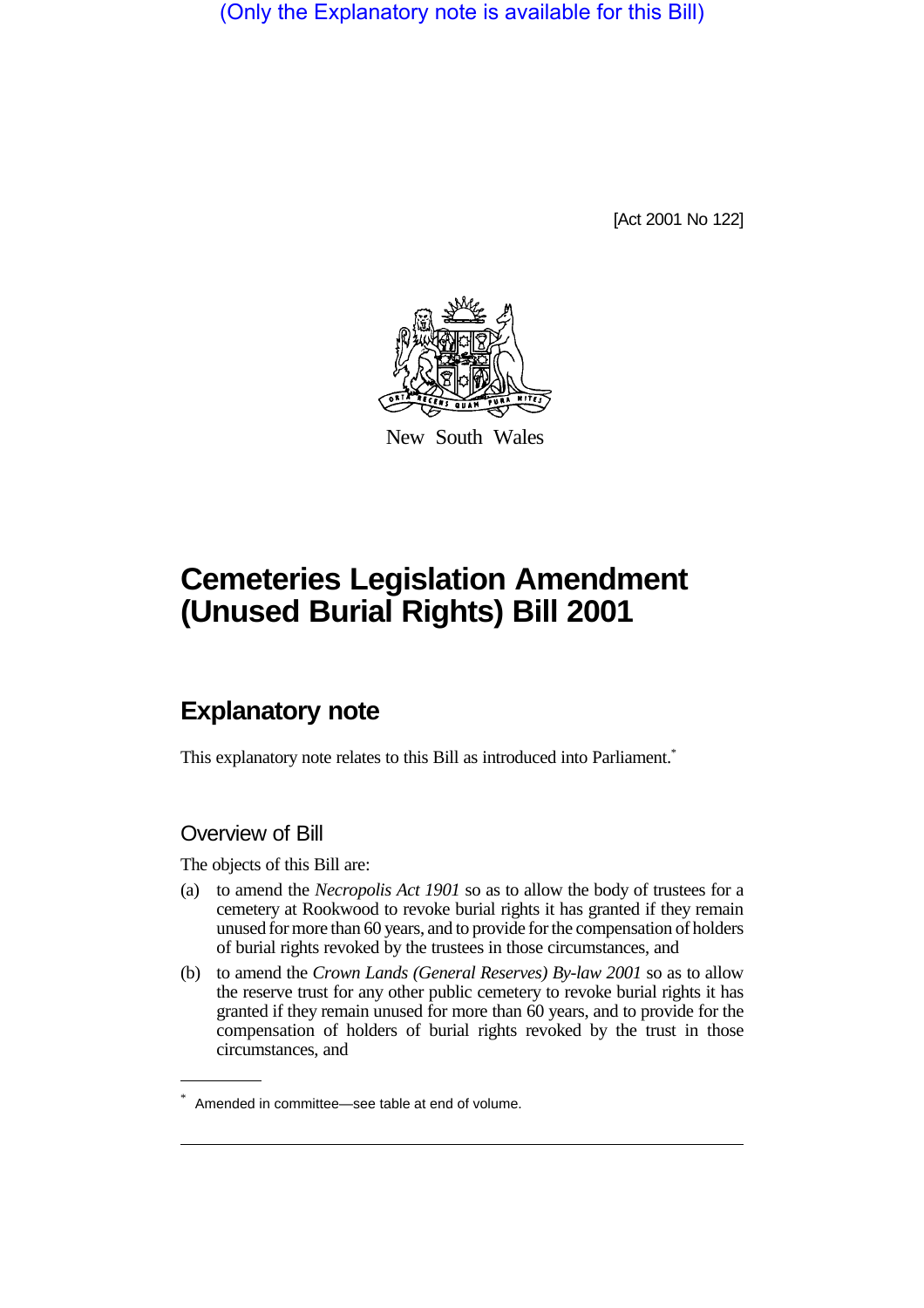Cemeteries Legislation Amendment (Unused Burial Rights) Bill 2001 [Act 2001 No 122]

Explanatory note

(c) to make minor, consequential and ancillary amendments to the *Crown Lands Act 1989* and the *Land Acquisition (Just Terms Compensation) Act 1991*.

#### Outline of provisions

**Clause 1** sets out the name (also called the short title) of the proposed Act.

**Clause 2** provides for the commencement of the proposed Act on a day or days to be appointed by proclamation.

**Clause 3** is a formal provision giving effect to the amendments to the *Necropolis Act 1901* set out in Schedule 1.

**Clause 4** is a formal provision giving effect to the amendments to the *Crown Lands (General Reserves) By-law 2001* set out in Schedule 2.

**Clause 5** is a formal provision giving effect to the amendments to the *Crown Lands Act 1989* and the *Land Acquisition (Just Terms Compensation) Act 1991* set out in Schedule 3.

## **Schedule 1 Amendment of Necropolis Act 1901**

#### **Revocation of exclusive rights of burial**

**Schedule 1 [1]** amends section 24 so as to enable a body of trustees that has granted exclusive rights of burial to revoke those rights if they remain unused for more than 60 years, provided that it advertises its intention to do so in accordance with the regulations under the Act.

**Schedule 1 [2]** inserts proposed section 24A. The new section requires a body of trustees that has revoked a person's exclusive rights of burial in certain circumstances to compensate the person, either by granting the person burial rights for an alternative burial place in the same cemetery or by paying the person an amount equivalent to half the fee currently chargeable by the trustees for such a burial place. It also empowers the regulations under the Act to control the manner in which, and the time within which, an application for compensation is to be made.

**Schedule 1 [4]** amends the Fifth Schedule so as to authorise the regulations under the Act to make savings and transitional provisions. **Schedule 1 [3]** makes a consequential amendment.